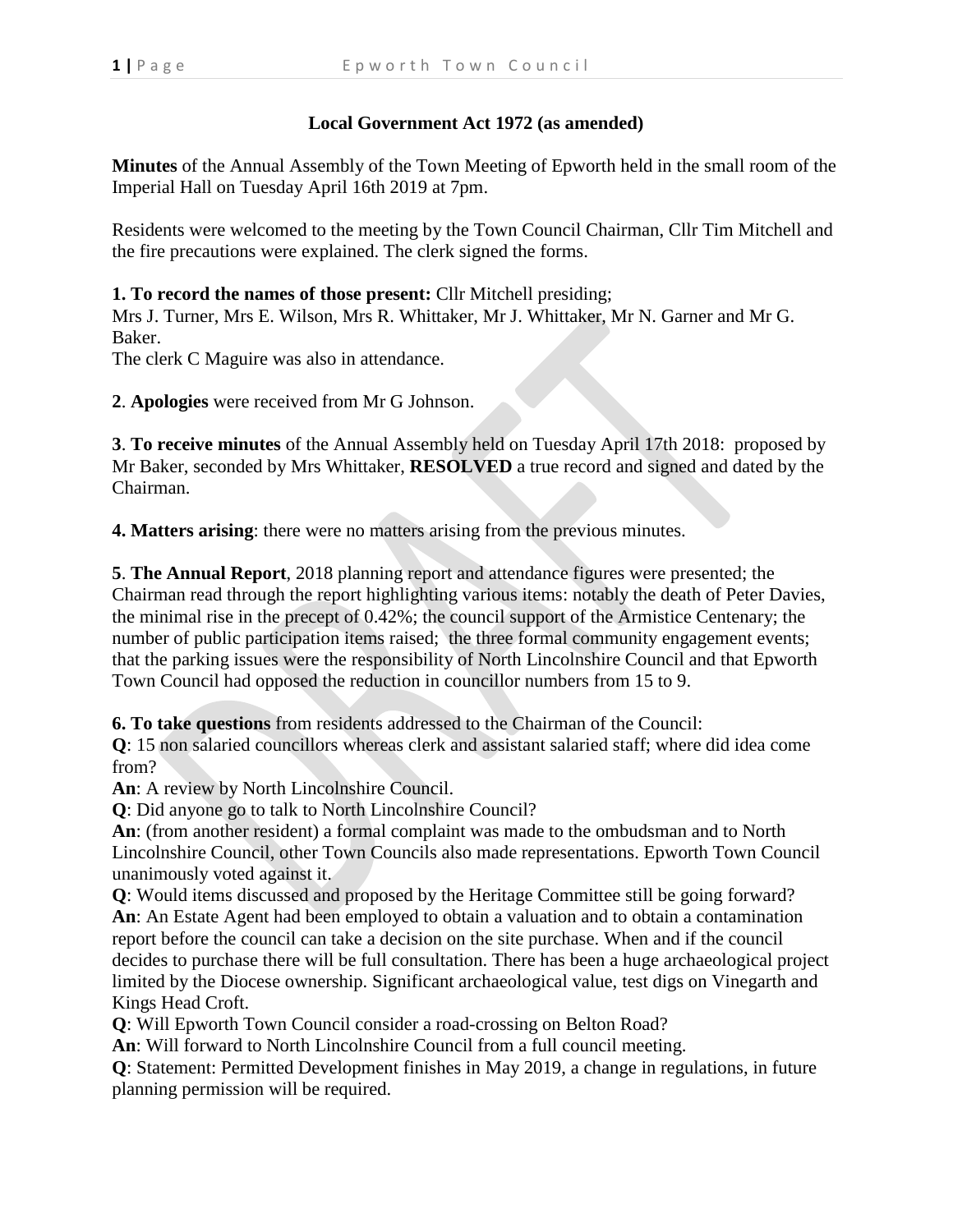**Q**: Is Epworth Town Council satisfied with the support from North Lincolnshire Council in the follow-up to questions raised?

**An**: The Council has raised issues re service levels on a number of occasions.

**Q**: There are 13 examples showing lack of support, reduced ward councillor support and things not acted upon, with permission from the Assembly the items were presented:

- **1.** Allotments unauthorised storage units and materials alongside; enforcement order not acted upon (conditions relating to the open countryside).
- **2.** Bollards Wroot Road/Carside; issue raised some years ago, acknowledged as a problem, works order issued, still present. (Bollards non –standard subject to an enforcement order).
- **3.** About November 2018, attempts to re-seed grass area on corner of Fieldside/Studcross. Barriers put around have been knocked down and earlier this year, stacked together and left, North Lincolnshire Council aware.
- **4.** Path from Studcross to Primary School (North Lincolnshire Council had agreed to do, confirmed by ward councillors). Monies allocated for resurface and lighting – still not done.
- **5.** Alternative path to Children's Centre from Fieldside constructed and in use January 2019 but soil still left in situ.
- **6.** Coronation Crescent after years of complaining about the state of the footpaths they have been done well, but, edge of verges left in poor state along with soil left on corner of Stanfield Road.
- **7.** North Lincolnshire Council statement last year welcomed, that they would enforce "no parking" on grass areas and verges. The situation on Fieldside now, tracks on the verges and bollards removed. Not enforced.
- **8.** Kings Head Croft lighting, nearly a year ago recognised the need for an upgrade, long delay.
- **9.** Paint on High Street. Despite an officer saying that it was removable and that there was a team to remove it (a matter of days after spill) about 2 years ago, still not done.
- **10.** Last year, state of grass length on grass verges and other areas (outside Library) poor and not maintained.
- **11.** As item 9 re footpaths especially by "Wood yard".
- **12.** "Gulley's" frequently blocked and damaged.
- **13.** Potholes, some filled some not, reported ones filled but potholes within a meter of report not filled. We pay council tax and expect the Unitary Authority to do the work.

Proposal that the Town Council liaise with North Lincolnshire Council, a process of communication, matters to be acted upon and a regular update requested.

**Q** – Comment: Frustrating to try and get anything done, portal/officers unavailable. Footpath signs vandalised on Belton Road. One officer insufficient time to respond to complaints. Grass verges cut when grass is long, grass rots on site, Best Kept Village competition, basic things not done. Weed killing not done. Not responding to clerk or residents.

**An**: Problems with the portal are recognised by North Lincolnshire Council, summarised as "communication with North Lincolnshire Council and their responses". The need to improve responsiveness. Valid and important issues to the town. Single point of contact required. Proposal that the council writes a letter cc Highways and John Briggs (The Mayor) **An**: Complain to the Chief Executive pointing out the failures.